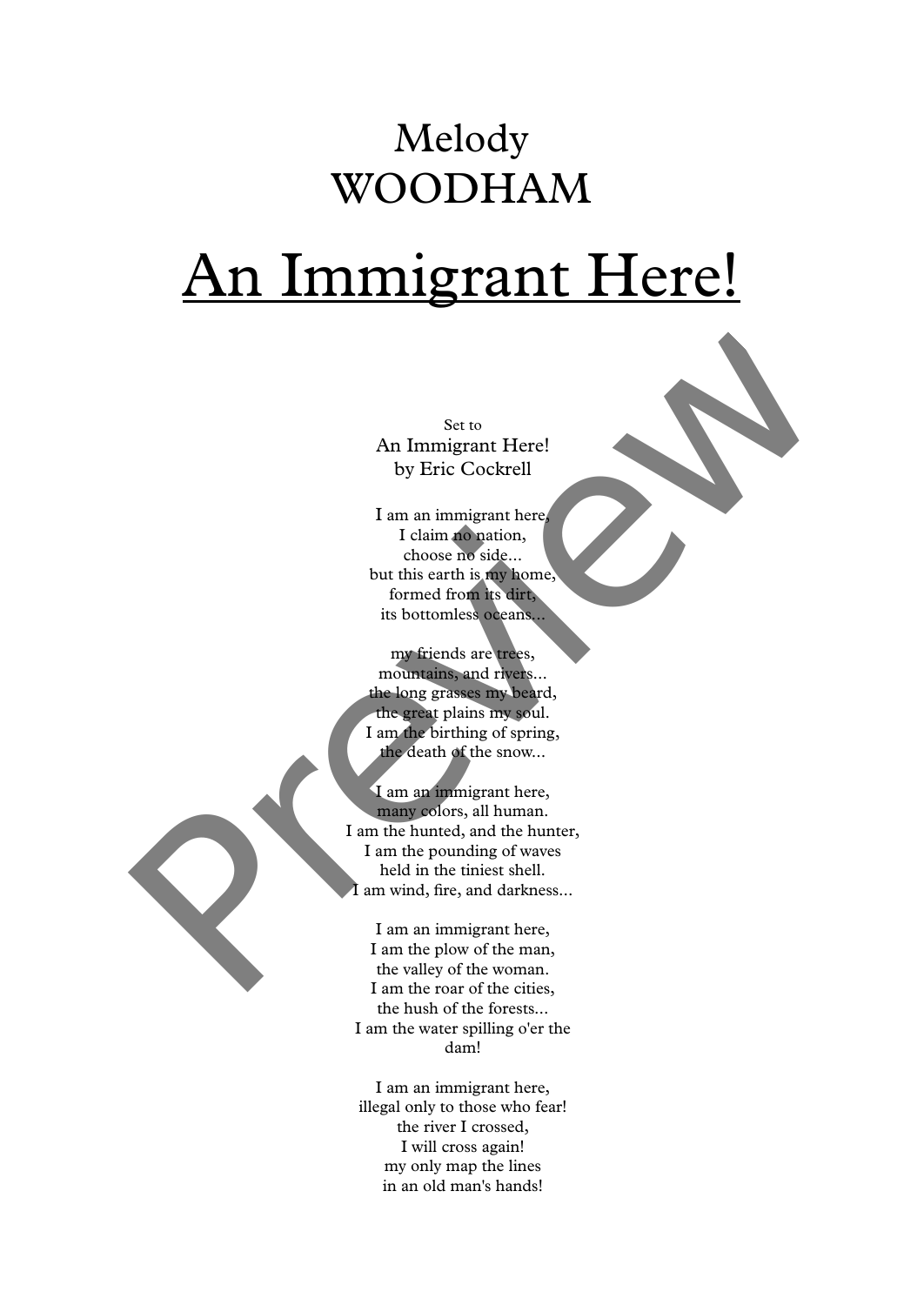## An Immigrant Here!

MELODY WOODHAM



<sup>©</sup>M.Woodham 2018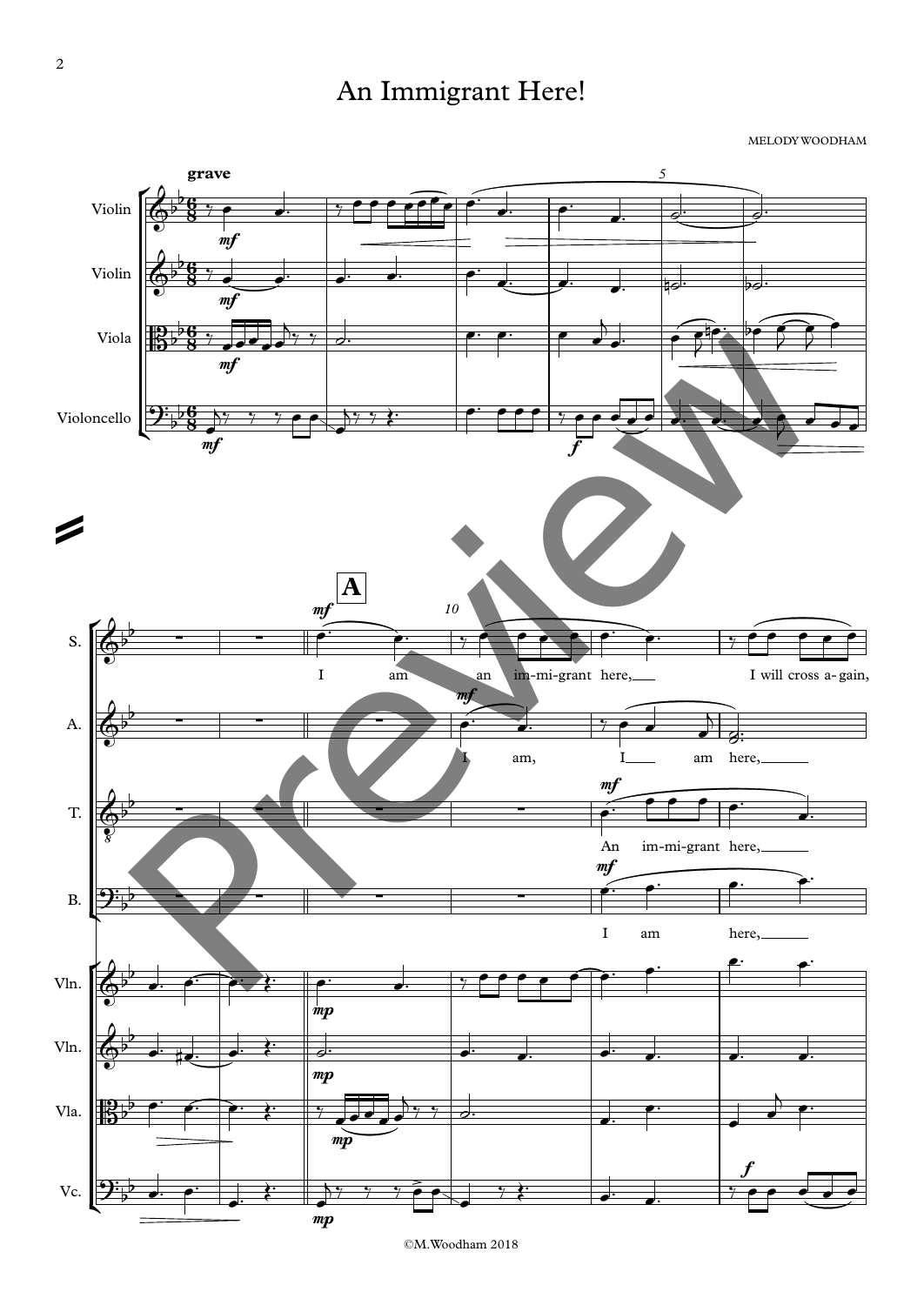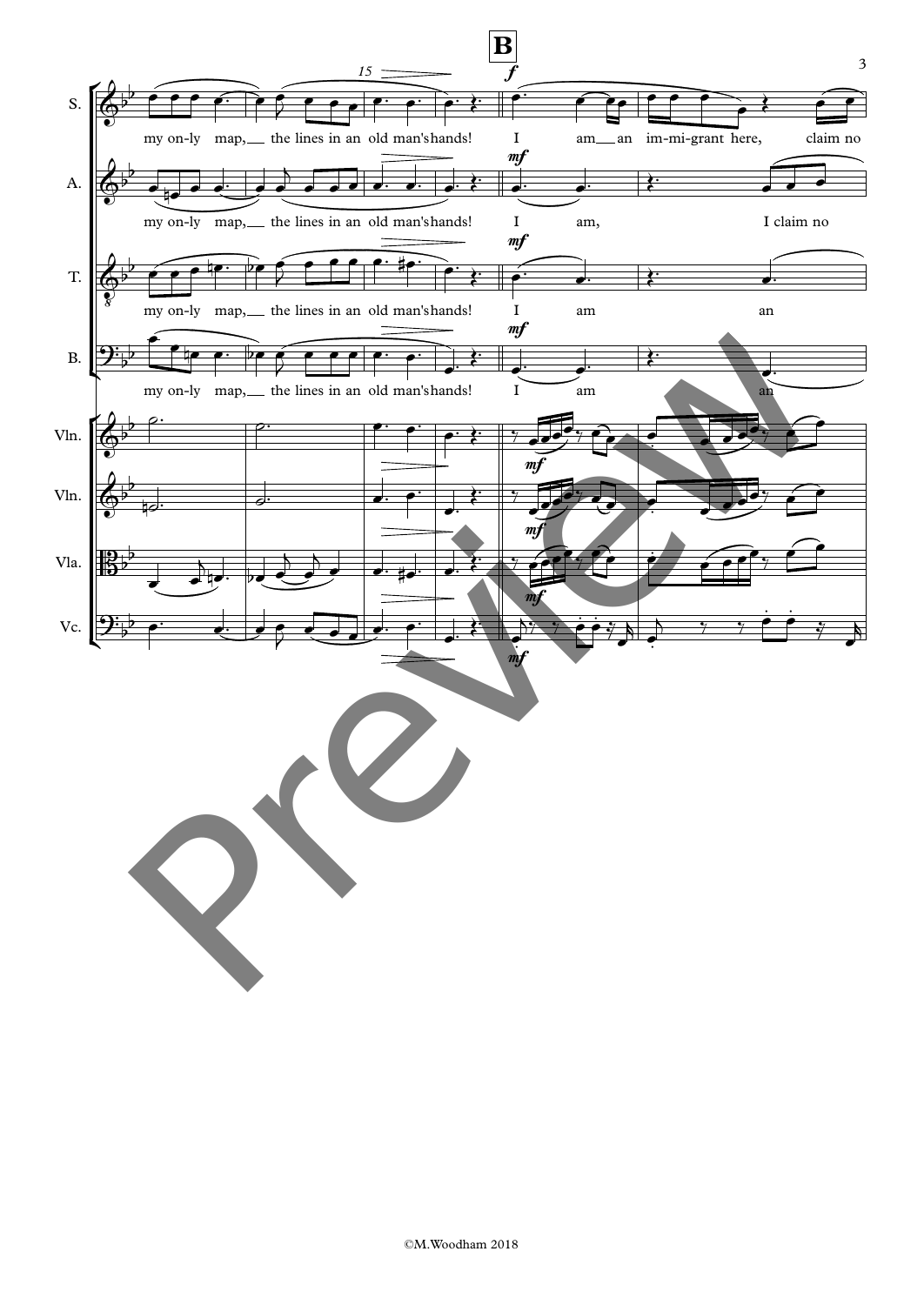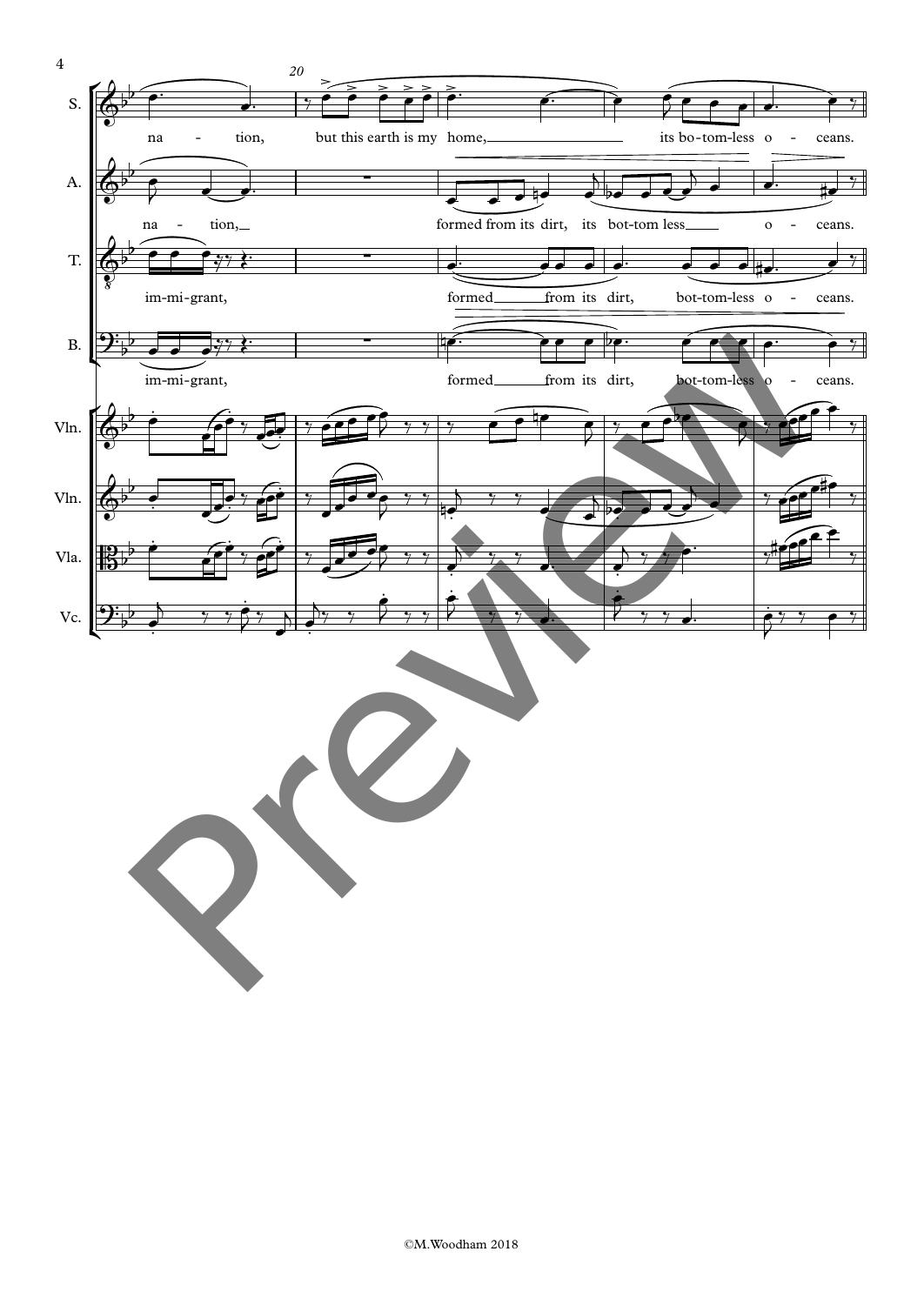